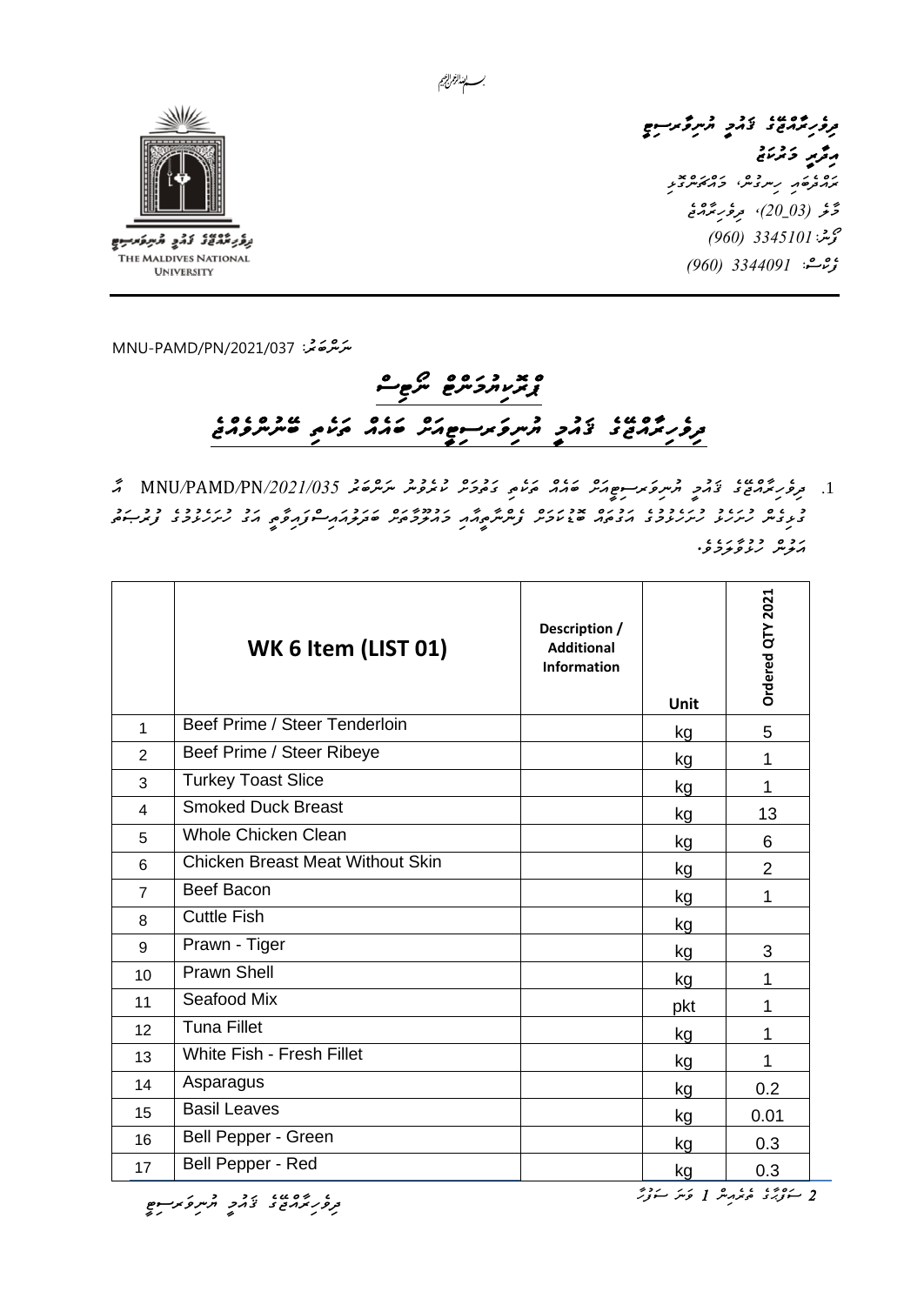| 18 | <b>Bell Pepper - Yellow</b> | kg  | 0.3            |
|----|-----------------------------|-----|----------------|
| 19 | <b>Broccoli</b>             | kg  | $\mathbf{1}$   |
| 20 | Cabbage - Chinese           | kg  | 0.3            |
| 21 | Carrot                      | kg  | 3              |
| 22 | Celery                      | kg  | 3              |
| 23 | Chili - Padi                | kg  | 0.2            |
| 24 | Chili - Red                 | kg  | 0.03           |
| 25 | Chives                      | kg  | 0.03           |
| 26 | Corn - Sweet                | pkt | 1              |
| 27 | Cucumber - Lebanese         | kg  | 0.3            |
| 28 | French Bean                 | kg  | 0.2            |
| 29 | <b>Fresh Rocket Leaves</b>  | kg  | 0.2            |
| 30 | <b>Fresh Basil</b>          | kg  | 0.2            |
| 31 | Fresh Italian Parsley       | kg  | 0.3            |
| 32 | <b>Fresh Rosemary</b>       | kg  | 0.3            |
| 33 | Fresh Sage                  | kg  | 0.25           |
| 34 | Fresh Thyme                 | kg  | 0.3            |
| 35 | Galangal                    | kg  | 0.11           |
| 36 | Garlic                      | kg  | 1              |
| 37 | Ginger                      | kg  | 0.5            |
| 38 | Leeks                       | kg  | 0.5            |
| 39 | Lemon                       | nos | 13             |
| 40 | Lemon Grass                 | kg  | 0.24           |
| 41 | Lettuce Romaine             | kg  | 0.3            |
| 42 | Lime                        | kg  | 0.5            |
| 43 | Lime Leaves                 | bdl | $\overline{2}$ |
| 44 | Mint Leaves                 | kg  | 0.2            |
| 45 | Mushroom Button Fresh       | kg  | 2.5            |
| 46 | Mushroom Enoki              | pkt | $\mathbf{1}$   |
| 47 | Mushroom Shitake            | pkt | $\mathbf{1}$   |
| 48 | Onion                       | kg  | 6.5            |
| 49 | <b>Onion Spring</b>         | kg  | 0.32           |
| 50 | Parsley                     | kg  | 0.25           |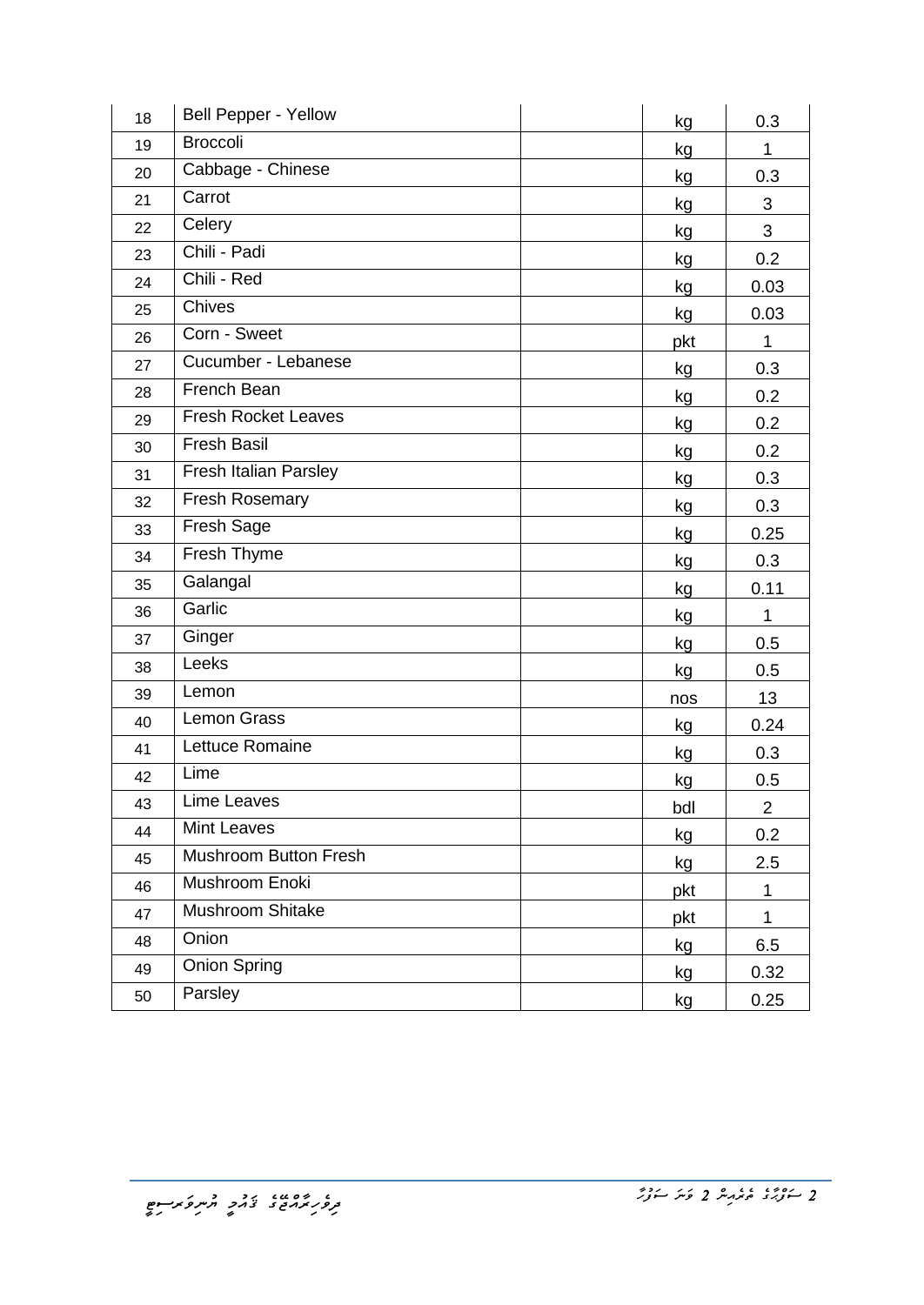|                  | WK 6 Item (LIST 02)                | Description /<br><b>Additional</b><br><b>Information</b> | Unit | Ordered QTY 2021 |
|------------------|------------------------------------|----------------------------------------------------------|------|------------------|
| 1 <sub>1</sub>   | Parsnip                            |                                                          | kg   | 0.25             |
| 2.               | Potato - Baby                      |                                                          | kg   | 0.5              |
| 3.               | Potatoes                           |                                                          | kg   | $\overline{2}$   |
| 4.               | <b>Pumpkin Butternut</b>           |                                                          | kg   |                  |
| 5.               | <b>Shallots</b>                    |                                                          | kg   | 0.3              |
| 6.               | Spinach Baby                       |                                                          | kg   | 0.25             |
| $\overline{7}$ . | Tomato                             |                                                          | kg   | 1.2              |
| 8.               | Tomato - Cherry Red                |                                                          | kg   | 1.2              |
| 9.               | Turnip                             |                                                          | kg   | 0.35             |
| 10.              | Zucchini Green                     |                                                          | kg   | 0.5              |
| 11.              | Avocado                            |                                                          | nos  | $\overline{2}$   |
| 12.              | Banana - Local                     |                                                          | kg   | 0.5              |
| 13.              | Blackberry                         |                                                          | pkt  | $\overline{2}$   |
| 14.              | Blueberry                          | Fresh                                                    | pkt  | 4                |
| 15.              | Mango - Honey                      |                                                          | kg   | 0.5              |
| 16.              | Raspberry                          |                                                          | kg   | 0.25             |
| 17.              | Strawberry                         |                                                          | kg   | 0.25             |
| 18.              | Anchovies In Olive Oil             |                                                          | kg   | 0.2              |
| 19.              | Linguine                           |                                                          | pkt  | $\overline{2}$   |
| 20.              | Macaroni                           |                                                          | pkt  | 1                |
| 21.              | Butter Unsalted (227 gm) Anchor    |                                                          | pc   | 13               |
| 22.              | <b>Cheese Gruyere</b>              |                                                          | kg   | $\mathbf{1}$     |
| 23.              | Cheese Parmesan Block Grana Padano |                                                          | kg   | 0.75             |
| 24.              | <b>Cheese Cream</b>                |                                                          | kg   | 0.5              |
| 25.              | <b>Cream Cooking Elle Vire</b>     |                                                          | pkt  | 8                |
| 26.              | Oil Olive                          |                                                          | ltr  | 0.5              |
| 27.              | Apple Cider Vinegar                |                                                          | btl  | $\mathbf{1}$     |
| 28.              | French Bread                       | big                                                      | nos  | $\overline{2}$   |
| 29.              | Bread - White                      | big                                                      | nos  | 3                |
| 30.              | <b>English Mustard</b>             |                                                          | btl  | 1                |
| 31.              | <b>Bay Leaves</b>                  |                                                          | kg   | 0.03             |
| 32.              | Cayenne Pepper                     |                                                          | btl  | 1                |

<del>،</del><br>تر*ور ہوروج خ*دم پر مرکز ہوسو<br>مرک*ز ہور* 

*2 ސަފްޙާގެ ތެރެއިން 3 ވަނަ ސަފުހާ*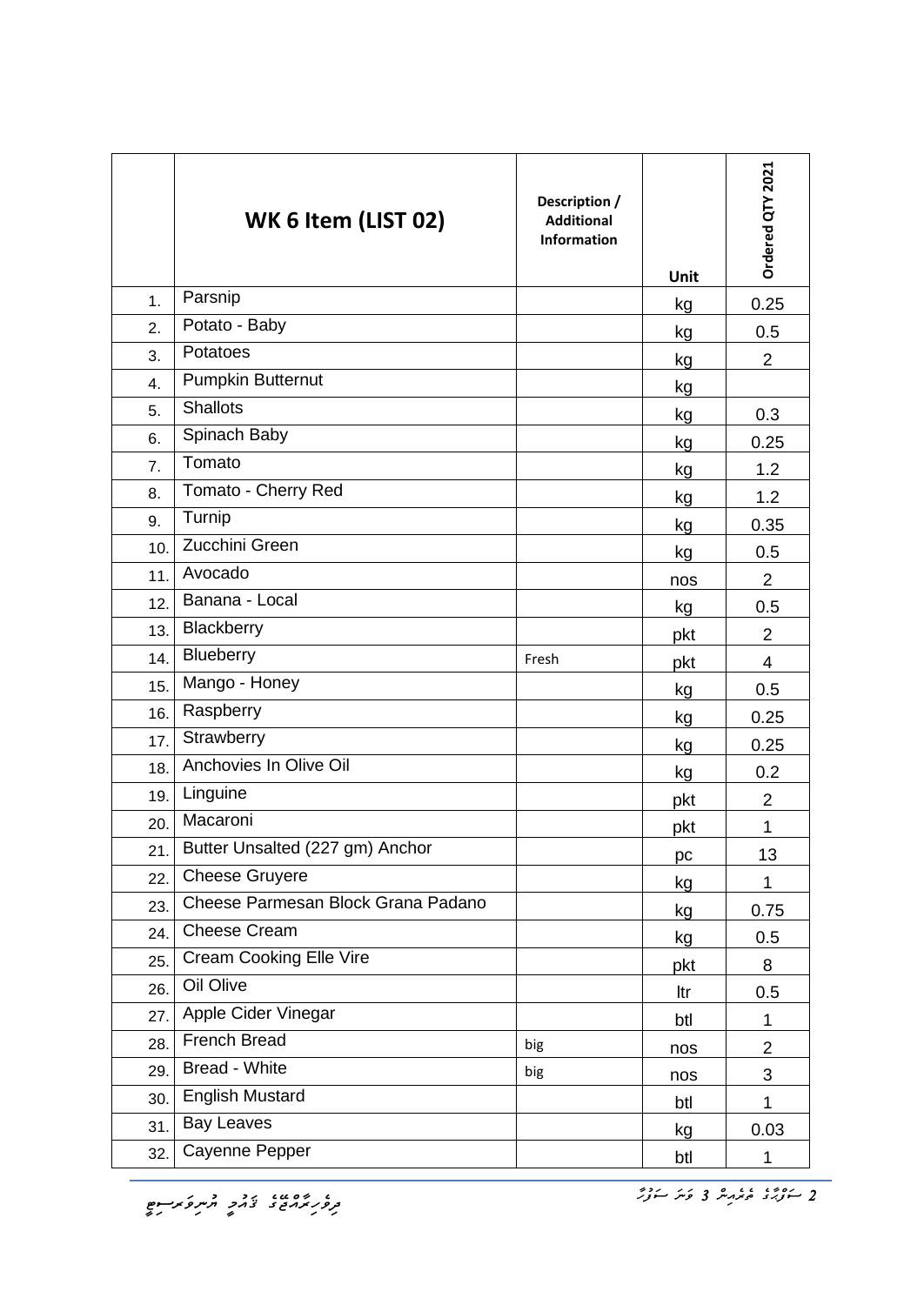| 33. | <b>Chili Flakes</b>        |                | pkt | 1    |
|-----|----------------------------|----------------|-----|------|
| 34. | Pepper Powder - White      |                | btl |      |
| 35. | Thai Fish Sauce            |                | btl |      |
| 36. | <b>Tomato Puree</b>        | medium         | can | 2    |
| 37. | <b>Baking Powder</b>       |                | btl | 1    |
| 38. | <b>Yeast Dry</b>           |                | kg  | 0.5  |
| 39. | Full cream milk            | Arla/Puck      | pkt | 4    |
| 40. | White fish - whole         | Small - $400g$ | nos | 4    |
| 41. | Whipping cream Elle & Vire |                | ltr | 3    |
| 42. | Peeled tomato              | large          | can | 1    |
| 43. | Thai chili pastes          |                | kg  | 0.5  |
| 44. | Cavendish banana           |                | kg  | 2.5  |
| 45. | <b>Fresh Coriander</b>     |                | kg  | 0.3  |
| 46. | Fennel fresh               |                | kg  | 0.05 |

- <u>.</u><br>2. و *مرتمی موند؛ نابروس پر حوضر وَی وَیسرمو، وِرسریاومیر وِمَسِرس نامرووسو ممد پر حوضرور مدد مد ހުށަހެޅިދާނެއެވ.ެ ނަމަވެސް ހުށަހަޅާ ލިސްޓްގެ ހުރިހާ އައިޓަމަކަށް އަގު ހުށަހަޅަންވާނެއެވ.ެ* 
	- .3 *ވީމ،ާ މިތަކެތި ސަޕްލައިކުރުމަށް ޝައުޤުވެރިވާ ފަރާތްތަކުން 23 ސެޕްޓެމްބަރ 2021 ވާ ބުރާސްފަތި ދުވަހު ދުވަހުގެ 12:00 ގެ ކުރިން* [mv.edu.mnu@procurement](mailto:procurement@mnu.edu.mv) *އަދި* [mv.edu.mnu@ibaad.mohamed](mailto:mohamed.ibaad@mnu.edu.mv) *އަށް މެއިލް ކޮޕީކޮށް ކޯޓޭޝަން އީމެއިލްކުރެއްވުން އެދެމެވ.ެ މި ނޯޓިސްއާ ގުޅޭގޮތުން އިތުރު މައުލޫމާތު ސާފުކުރުމަށް ބޭނުންފުޅުވާނަމަ ،3345109 ،3345110 3345111 ނުވަތަ 3345148 އަށް ގުޅުއްވުން އެދެމެވ.ެ*

*22 ސެޕްޓެމްބަރ 2021*